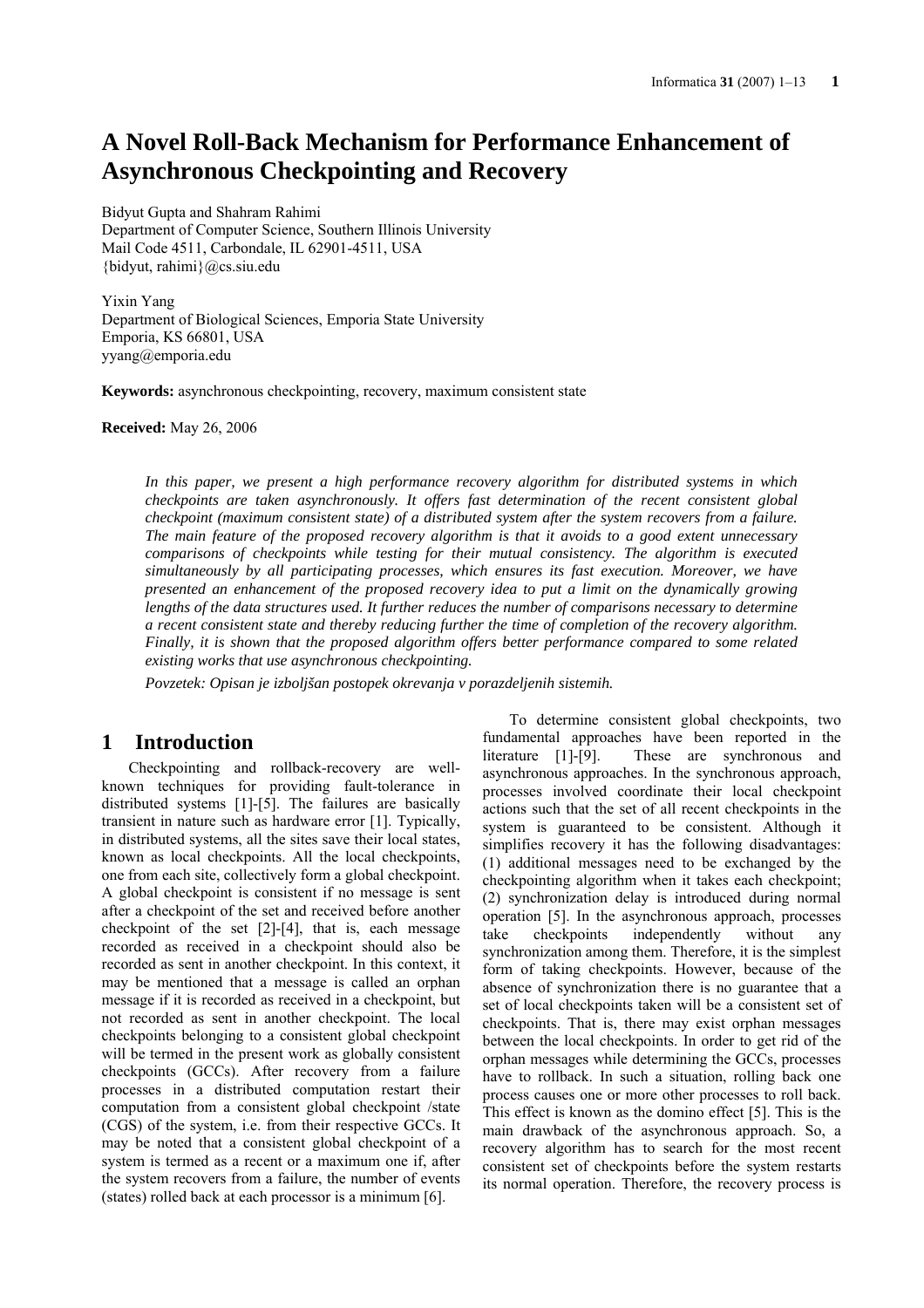quite complex while the checkpointing scheme is much simpler compared to the same in synchronous approach.

## **2 Related Works**

In this work, we have considered asynchronous checkpointing approach because of its simplicity in taking checkpoints. So, in this section we state briefly the contributions of some noted related works. When processes take checkpoints independently, some or all of the checkpoints taken may be useless for the purpose of constructing consistent global checkpoints. A set of checkpoints can belong to the same consistent global snapshot if no zigzag path (Z-path) exists from a checkpoint to any other checkpoint [15]. In other words, absence of a Z-path means absence of any orphan message. A theoretical framework for characterizing quasi-synchronous algorithms has been presented in [12]. Quasi-synchronous checkpointing algorithms reduce the number of useless checkpoints by preventing the formation of noncausal Z-paths between checkpoints and advance recovery line. "Advancement of recovery line" is interpreted as follows: the more the recovery line is advanced, the less is the amount of computation to be redone by processes after the system of processes restart their normal operation; meaning thereby the reduction in the amount of rollback per process after the system recovers from failure. Depending on the degree to which the non causal Z-paths are prevented, quasi-synchronous checkpointing algorithms are classified into three classes namely [12], Strictly Z-Path Free (SZPF), Z-Path Free (ZPF), and Z-Cycle Free (ZCF).

Manivannan and Singhal [13] have presented a quasi-synchronous checkpointing algorithm which allows the processes to take checkpoints asynchronously and reduces the number of useless checkpoints by forcing processes to take additional checkpoints. In this checkpointing algorithm, each process maintains a counter which is periodically incremented and the time period is same in all the processes. When a process takes a checkpoint, it assigns the current value of its counter as the sequence number for the checkpoint. Each message is equipped (i.e. piggybacked) with the sequence number of the current checkpoint. If the sequence number accompanying the message is greater than the sequence number of the current checkpoint of the process receiving the message, then the receiving process takes a checkpoint and assigns the sequence number received in the message as the sequence number to the new checkpoint and then processes the message. Quasisynchronous checkpointing algorithm makes sure that none of the checkpoints taken lies on a Z-cycle in order to make all checkpoints useful. Asynchronous recovery algorithms are also presented in this paper based on the checkpointing algorithm. A failed process needs to roll back to its latest checkpoint and requests other processes to rollback to their consistent (latest) checkpoints. The work claims to be free from any domino effect. However, arguably this work is more of a synchronous approach than an asynchronous approach; partly because all processes have identical time periods to take checkpoints, and checkpoint sequence numbers are used so that all the i<sup>th</sup> checkpoints of all processes are taken at the same time (i.e., logically at same time). Hence, we argue that there is no question of domino effect as this work is not at all an asynchronous approach.

Gupta et al. [11] have proposed a hybrid roll forward checkpointing/recovery approach. Processes take checkpoints periodically and these time periods are different for different processes. Periodically, in absence of any failure, an initiator process invokes the algorithm to advance the recovery line; the duration of this period is assumed to be much larger than the time period of any individual process. Therefore, the domino effect is limited by this time period. The main advantages of this work are that each process may need to keep at most two checkpoints at any time, processes participate in the algorithm simultaneously ensuring re-execution time after a failure is limited by the period of execution of the algorithm, and finally, recovery is as simple as in the synchronous checkpointing/recovery approach.

Ohara et al. [14] proposed an uncoordinated checkpointing algorithm for finding a recovery line where a given checkpoint is the earliest. In this algorithm, each process maintains a set of all local checkpoints on that process in a local vector. All local checkpoints which are just behind a given checkpoint are initially assumed to form a consistent global checkpoint. The algorithm checks happened-before relation for any coupled local checkpoints belonging to an ordered global checkpoint set. If there exists any happened-before relation, it replaces a local checkpoint with a successive local checkpoint of the same process. The algorithm may end by either finding a recovery line or running out of local checkpoints to be replaced.

Venkatesan and Juang [16] presented an asynchronous checkpointing algorithm where each process take checkpoints independently and keeps track of the number of messages it has sent to other processes as well as the number of messages it has received from other processes. The algorithm is initiated by the process which fails and is recovered from thereafter or when it learns about process failure. During its each iteration, a process needs to compare the number of messages received by it and the actual number of messages sent by the other process, at each of its checkpoint starting from the most recent one. The received vectors corresponding to all the checkpoints including the current one and the one where next iteration starts, need to be fetched from the storage in order to decide the checkpoint for the next iteration to start with.

## **3 System Model**

The distributed system has the following characteristics [1], [6], [10]:

- 1. Processes do not share memory and they communicate via messages sent through channels.
- 2. Channels are made virtually lossless and order of the messages is preserved by some end-to-end transmission protocol.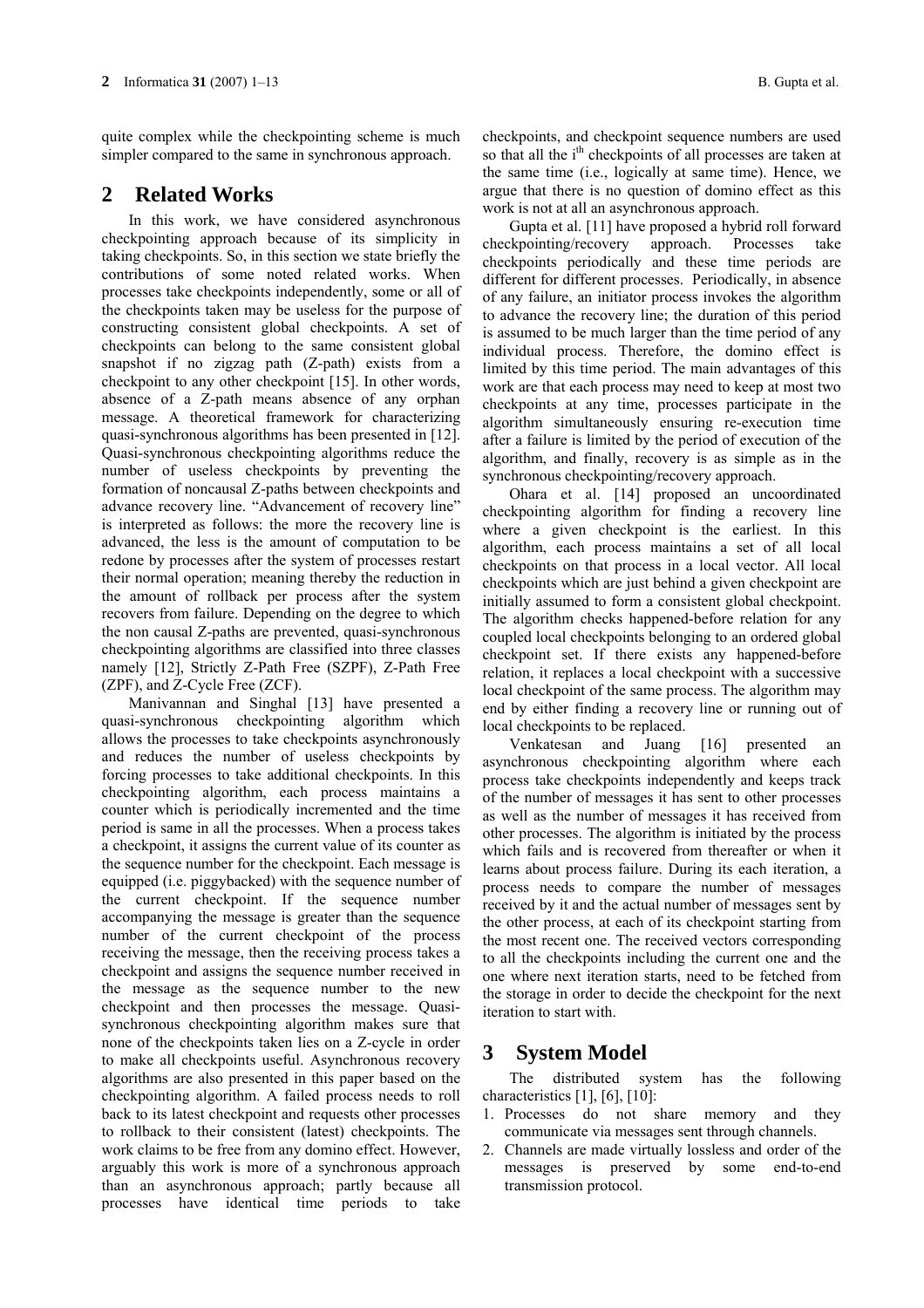3. When a process fails, all other processes are notified of the failure in finite time. We also assume that no further processor (process) failures occur during the execution of the algorithm. In fact, the algorithm must be restarted if there are further failures.

Below we state the problem considered in this work.

Problem Formulation: In this work, we have considered asynchronous checkpointing approach because of its simplicity in taking checkpoints. That is, processes take checkpoints periodically and each process determines independently its time period of taking its checkpoints. So, different processes may have different time periods for taking their checkpoints. After the system recovers from a failure, processes start from the recent consistent state of the system. However, the main drawback of this approach is that determining a consistent global checkpoint may involve a very large number of pairwise comparisons of checkpoints belonging to different processes because of the presence of a possible domino effect. In absence of any hybrid approach [11], in the worst case, all checkpoints of all processes may have to be compared. However, asynchronous checkpointing approach is suitable for highly reliable systems where failures occur very seldom.

In this work, our objective is to design an efficient recovery algorithm that will reduce considerably the number of unnecessary pairwise comparisons of checkpoints while determining a consistent global checkpoint. In other words, our objective is to identify a priori the checkpoints that can not be the GCCs so that we can exclude these checkpoints from comparison resulting in a fast determination of a recent consistent global checkpoint (state) of the system. Note that an initial version of this work has appeared in [17].

#### **4 Data Structures**

Let us assume that the distributed system under consideration consists of n processes. Each process Pi maintains a vectors  $V_i$  of length n. The  $V_i$  vector records the number of messages process  $P_i$  has sent to every other process with the exception that the element  $v_{i,i}$  (=V<sub>i</sub> (i)), i.e. the number of messages process  $P_i$  has sent to itself will be always zero. The  $V_i$  vector is described below:

 $V_i = [v_{i,0}, v_{i,1}, \ldots, v_{i,i}, \ldots, v_{i,n-1}]$ where  $v_{i,j} = V_i(j)$  and represents the number of messages sent by process  $P_i$  to process  $P_i$ , and  $v_{i,i}$  is always zero.

All entries in  $V_i$  are initialized to zero. Each time process  $P_i$  decides to send a message m to process  $P_i$ , then  $V_i(i)$  is incremented by one. This facilitates process  $P_i$  to know how many messages it has sent to process P<sub>j.</sub> In this work,  $C_{j,r}$  represents the r<sup>th</sup> checkpoint taken by process Pj. Sometimes when mentioning the checkpoint number is irrelevant, we simply use  $C_i$  to denote a checkpoint taken by  $P_i$ . Each process  $P_i$  also maintains a linear list  $R_i$  of dynamically growing length. At any given time t, the length of the list  $R_i$  (i.e. the number of the entries in the list) is equal to the number of checkpoints taken by  $P_i$ till time t. For example, the length of the list is 3 at the  $3<sup>rd</sup>$  checkpoint of process P<sub>i</sub> where as its length will be 4 at its  $4<sup>th</sup>$  checkpoint and so on. The list  $R<sub>i</sub>$  is described as  $R_i = [r_{i,1}, \ldots, r_{i,r}, \ldots]$ , where  $r_{i,r} = R_i$  (r) and represents the number of messages received by process Pi from all other processes till its  $r<sup>th</sup>$  checkpoint. Each such list is initially empty.

Each process stores its vectors and the lists together with the corresponding checkpoints in stable storage. Also copies of the lists and the vectors are stored in the respective local memories of the processors running the processes. It offers their faster access than to access them from stable storage whenever possible. In addition, each process maintains a Boolean flag. This flag is used to convey some specific information (described later).

#### **5 Observations**

Consider the system of three processes  $P_1$ ,  $P_2$ , and  $P_3$ as shown in Fig. 1. The vectors  $V_1$ ,  $V_2$  and  $V_3$  initially have all their entries set to zero. The lists  $R_1, R_2$  and  $R_3$ are initially all empty. By the time process  $P_1$  takes its first checkpoint  $C_{1,1}$ , it did not send any message to  $P_2$  or  $P_3$ . So its  $V_1$  vector is [000]. Also, process  $P_1$  received one message before it took its first checkpoint; so now the list  $R_1$  has one entry, i.e.  $R_1 = [1]$ . By the time process  $P_1$  takes its second checkpoint  $C_{1, 2}$ , it has already sent one message to  $P_2$ . So it increments  $V_1(2)$  by 1 and the vector  $V_1$  is now = [010]. Also, process  $P_1$  has not received any messages (from  $P_2$  or from  $P_3$ ) before it takes its second checkpoint. So the list  $R_1$  at  $C_{1,2}$  is [1,1]. In the same way, the vector and the list are updated at each checkpoint of each process. This example will be used later in this paper to illustrate the working principle of our proposed algorithm.

We assume that a process  $P_i$  after recovery from its failure acts as the initiator process, i.e.,  $P_i$  is responsible for invoking the recovery algorithm. To start with  $P_i$ sends a message requesting all  $P_i$ ,  $0 \le j \le n-1$ ,  $j \ne i$ , to send to it their respective  $V_j$  vectors corresponding to their latest checkpoints. Upon receiving the request, every process  $P_i$  sends its  $V_i$  to  $P_i$ . After receiving the vector  $V_j$  from all processes the initiator process  $P_i$ forms a two dimensional array  $V_N$ . It is written below.

$$
V_N = \n\begin{array}{ccccc}\n0 & v_{0,1} & \dots & v_{0,n-1} \\
v_{1,0} & 0 & \dots & v_{1,n-1} \\
\vdots & \vdots & \ddots & \vdots \\
v_{j,0} & v_{j,1} & \dots & v_{j,n-1} \\
\vdots & \vdots & \ddots & \vdots \\
v_{n-1,0} & v_{n-1,1} & \dots & 0\n\end{array}
$$

where the j<sup>th</sup> row represents  $V_j$ ,  $0 \le j \le n-1$ . The initiator process then computes the column sums to create the following vector:

$$
V_C = [v_c^0, v_c^1, \ldots, v_c^j, \ldots, v_c^{n-1}]
$$

where  $v_c^j$  = column sum of the entries of the j<sup>th</sup> column of  $V_N$  and is given as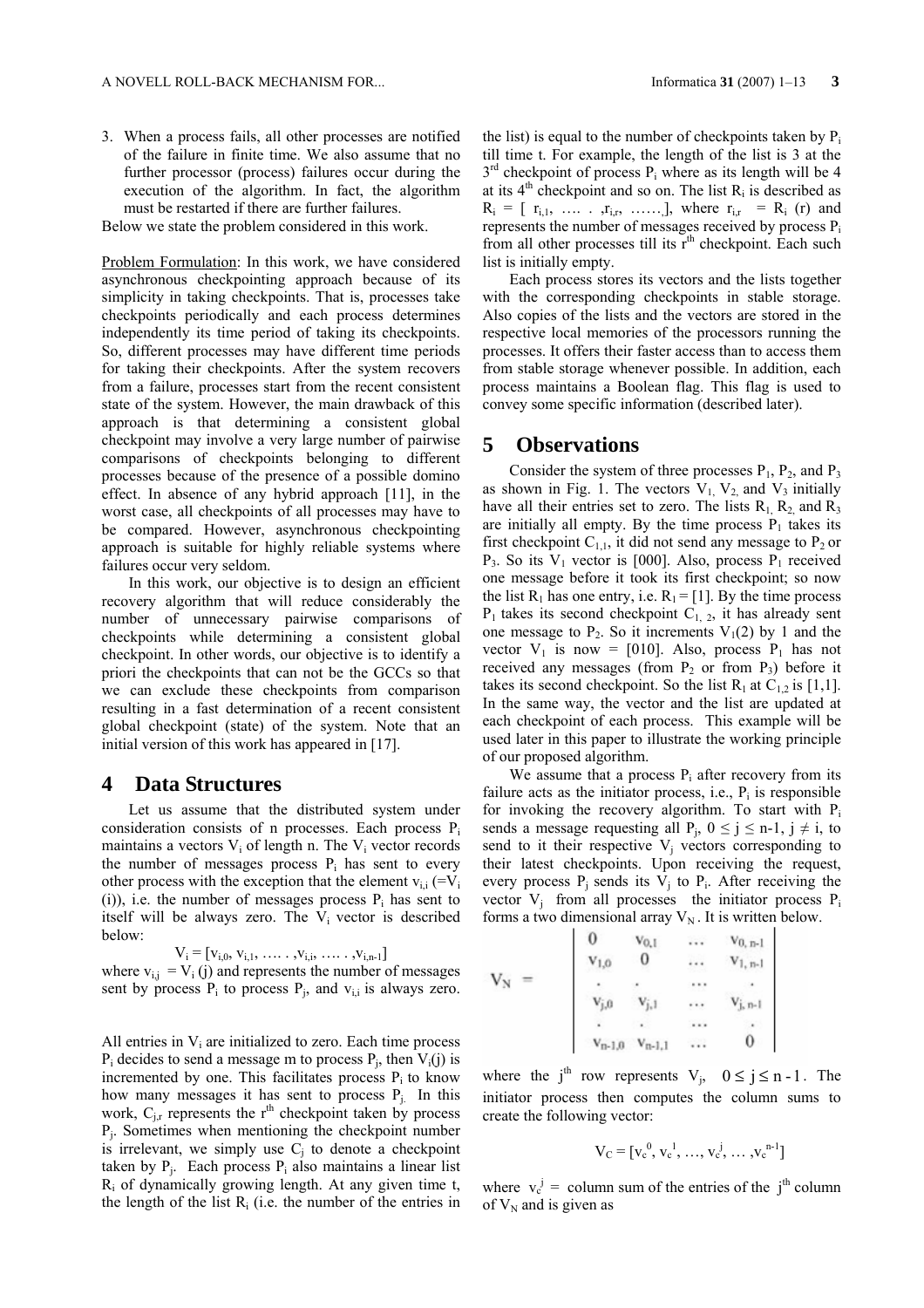$$
v_c^j = V_c(j) = \sum V_N(i, j)
$$
, for  $i = 1$  to n.

Therefore,  $v_c^j$  represents the total number of messages sent to process  $P_i$  by all other processes as recorded in each sending process' latest checkpoint. The initiator process  $P_i$  then unicasts  $v_c^j$  (=  $V_c(j)$ ) to process  $P_j$ . After receiving  $v_c^j$  from  $P_i$ , each process  $P_j$  computes  $D_j = R_j(r)$ -  $v_c^j$ , assuming that the last checkpoint of process  $P_j$  is the  $r<sup>th</sup>$  checkpoint (C<sub>i,r</sub>). The difference D<sub>i</sub> (if >0) gives the exact number of orphan messages received by a process  $P_i$  till its checkpoint  $C_{i,r}$ , from all other processes in the system. Initiator process  $P_i$  also does similar computation to determine the exact number of orphan messages (if any) it has received till its latest checkpoint  $C_{i,r}$ . Proof of this statement is given later.



Figure 1: Vectors  $(V_i)$  and lists  $(R_i)$  for  $i = 1, 2,$  and 3

Observe that for every process  $P_j$ ,  $v_c^j$  and  $R_j(r)$  may not be identical, because some of the sent messages (recorded already by the sending processes at their respective latest checkpoints) may not have arrived yet at  $P_j$  (i.e.  $v_c^j \ge R_j(r)$ ), or some of the received messages (by Pj) may not have been recorded at the latest checkpoints of some sending processes because these messages may have been sent after their latest checkpoints (i.e.  $v_c^j \leq$  $R_i(r)$ ).

Assume that the last checkpoint of process  $P_i$  is the  $r<sup>th</sup>$  checkpoint (C<sub>j,r</sub>) and D<sub>j</sub> is greater than zero (D<sub>j</sub> >0). Search in the list  $R_i$  is performed backwards, starting with its last component. Thus, we search the proceeding entries of the list  $R_i$  from  $R_i$  (r) till the first  $R_i$  (m) so that  $R_i$  (r) -  $R_i$  (m)  $\geq D_i$ , (m < r). Then, the checkpoints  $C_{i,r}$ ,  $..., C_{i,m+1}$  are excluded from the consideration of GCC composition, i.e. these checkpoints will be skipped. So, now we start from the checkpoint  $C_{j,m}$  of process  $P_j$ . The vector  $V_i$  at checkpoint  $C_{i,m}$  along with the Boolean flag "1" are sent to the initiator process  $P_i$  for the computation of the next iteration.

In the next iteration, if  $D_i$  is smaller than or equal to zero ( $D_i \leq 0$ ), which means that process  $P_i$  has not received any orphan message till the checkpoint  $C_{i,r}$ . process  $P_i$  will send the flag "0" to the initiator process  $P_i$ 

The initiator process  $P_i$  will use the vector  $V_i$  at  $C_i$ , for the computation of the next iteration. Initiator process  $P_i$ is also involved in similar computation like any other

process  $P_i$  to determine its appropriate vector  $V_i$  needed for the computation of the next iteration. This will be repeated until all processes send "0" flags to the initiator process  $P_i$  and  $P_i$ 's own flag is also 0. Then the initiator process  $P_i$  will notify all processes to rollback to their respective latest checkpoints at which their corresponding flags have the value 0 each. Thus, this set of checkpoints is a globally consistent checkpoint (proof is given later).

The following observations are necessary for designing the recovery algorithm.

**Lemma 1:** Let  $C_i$  be the latest checkpoint of process  $P_i$ at time t. If  $D_i > 0$ , then process  $P_i$  has received a total  $D_i$ number of orphan messages from other processes.

Proof:  $R_i(r)$  represents the total number of messages process Pj has received so far from all other processes till time t. Also  $v_c^j$  represents the total number of messages sent by all other processes to  $P_i$  as recorded in their latest checkpoints. Therefore  $D_i > 0$  means that at least some process  $P_i$  (i  $\neq$  j) has sent some message(s) to  $P_i$  after taking its latest checkpoints. It also means that the sending processes have not yet been able to record these  $D_i$  messages. Since all such  $D_i$  messages have been received and recorded in Pj's latest checkpoint, but remain unrecorded by the sending processes, therefore  $P_i$ has received D<sub>i</sub> number of orphan messages from the rest of the processes with respect to the checkpoint  $C_{i,r}$ .

**Lemma 2:** If  $D_i \leq 0$ , process  $P_i$  has not received any orphan message.

Proof:  $D_i = 0$  means that the number of messages received by  $P_i$  is equal to the number of messages sent to  $P_i$  and these sent (also received) messages have already been recorded by the sending processes in their latest checkpoints. Therefore the received messages can not be orphan.

Also,  $D<sub>i</sub> < 0$  means that the number of the messages received by  $P_i$  is less than the number of messages sent to it. Now  $v_c^j$  is the total number of messages sent by all other processes to  $P_i$  as recorded in the latest checkpoints of the sending processes. It means that all messages received by  $P_i$  have already been recorded by the senders. Hence none of such received messages can be an orphan. Hence the proof follows. ■

**Lemma 3:** Let  $D_j > 0$  at the checkpoint  $C_{j,r}$  of process  $P_j$ and let m denote the largest integer that satisfies  $R_i(r)$  - $R_i(m) \ge D_i(m \le r)$ . Then none of the checkpoints  $C_{i,r}$ ,  $C_{i,r}$  $1, \ldots, C_{i,m+1}$  belongs to the set of the globally consistent checkpoints.

Proof: Because m is the largest integer that satisfies  $R_i(r)$  $-R_i(m) \ge D_i$  (m < r), the relation  $R_i(r) - R_i(i)$  <  $D_i$  is established for any i ( $m+1 \le i \le r$ ). Moreover, according to Lemma 1,  $P_i$  has received exactly  $D_i$  number of orphan messages from all other processes. So there must be at least one orphan message received by process  $P_i$  before  $C_{i,r}$ , and the same also is true before every checkpoint between  $C_{j,r}$  and  $C_{j,m}$ . Hence, none of the checkpoints  $C_{j,r}$ ,  $C_{i,r-1}$ , ...,  $C_{i,m+1}$  can belong to the set of the globally consistent checkpoints. ■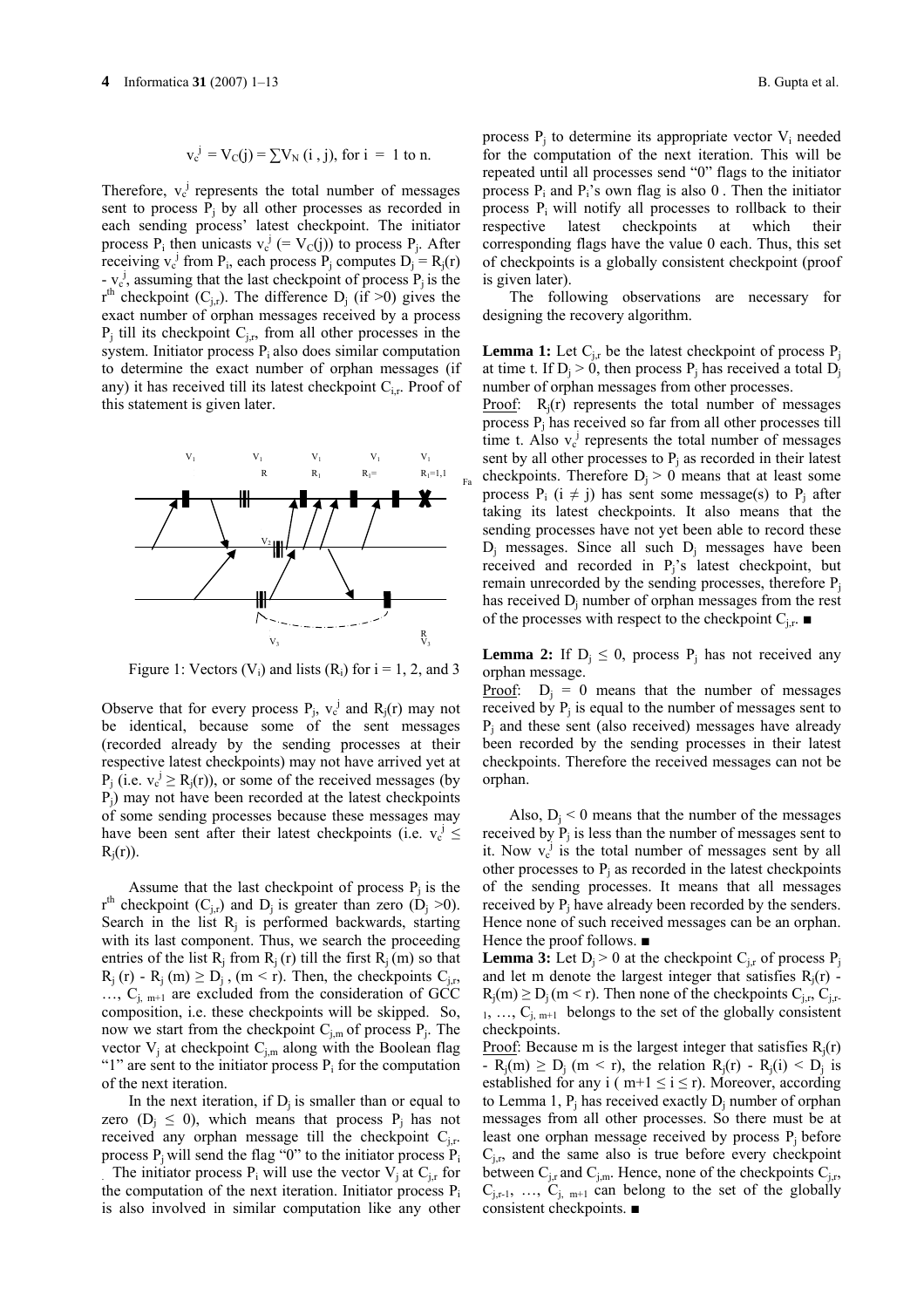**Theorem 1:** Given a set  $S^* = \{C_{j,r}\}\$  of n checkpoints, one from each P<sub>i</sub>,  $0 \le j \le n-1$ , if for every checkpoint C<sub>i,r</sub>, its corresponding  $D_j \leq 0$ , then S<sup>\*</sup> is the set of the globally consistent checkpoints.

<u>Proof:</u> Since  $D_i \le 0$ , for each process  $P_i$ , (  $0 \le j \le n-1$ ) at its checkpoint  $C_{j,r}$   $\varepsilon$   $S^*$ , therefore, all received messages by any such process  $P_i$  have already been recorded as sent by the sending processes in their corresponding checkpoints. Hence, according to Lemma 2 none of the messages received by process  $P_i$  is an orphan message. This is true for all processes. Therefore, the system of n processes does not have any orphan messages with respect to the checkpoints of the set S\* . Hence the set  $S^*$  is the set of globally consistent checkpoints. ■

Before we present the algorithm formally, we give an illustration of its working principle using the example of Fig. 1.

An illustration: Suppose a failure 'f' occurs on the processor running the process  $P_1$ . The process  $P_1$  that became faulty, acts as the initiator after recovery from failure. After the system recovers from the failure, to start with, initiator process  $P_1$  broadcasts a request asking the other two processes  $P_2$  and  $P_3$  to send their respective vectors  $V_2$  and  $V_3$  corresponding to their latest checkpoints  $C_{2,1}$ , and  $C_{3,2}$ . In this example, the three latest checkpoints of processes  $P_1$ ,  $P_2$ , and  $P_3$  before the failure occurs are  $C_{1,5}$ ,  $C_{2,1}$ , and  $C_{3,2}$ . The respective vectors  $V_1$ ,  $V_2$  and  $V_3$  at the three latest checkpoints are [010], [100] and [020]. After receiving all these vectors,  $P_1$  (it becomes the initiator after recovery from failure) forms a two dimensional array  $V_N$ . It is written below:

$$
V_{N} = \begin{bmatrix} 0 & 1 & 0 \\ 1 & 0 & 0 \\ 0 & 2 & 0 \end{bmatrix}
$$

 $P_1$  creates the vector  $V_C = [130]$  and unicasts  $v_c^j$  to each process  $P_j$ , for  $j = 1, 2,$  and 3. After receiving  $v_c^j$ from  $P_i$  each process  $P_j$  computes  $D_j$  ( =  $R_j(r) - v_c^j$ ) (assuming the last checkpoint of  $P_j$  is the r<sup>th</sup> checkpoint) to determine the total number of orphan messages (if any) it has received with respect to its latest checkpoint and also  $P_i$  does the same. The lists  $R_1$ ,  $R_2$ , and  $R_3$  at the latest checkpoints  $(C_{1,5}, C_{2,1},$  and  $C_{3,2})$  of processes  $P_1$ ,  $P_2$ and  $P_3$  are [1,1,2,4,5], [2] and [0,1] respectively.  $P_1$  finds that  $D_1 = (5-1) = 4$ ; so it has received 4 orphan messages. It calculates the difference between  $R_1(5)$  and  $R_1(2)$  and finds that  $R_1(5) - R_1(2) = 4 = D_1$ ; so process  $P_1$  now considers the vector  $V_1$  (= [010]) at  $C_{1,2}$  along with a flag "1" for the computation of the next iteration.  $P_2$  finds that it has not received any orphan message because  $D_2$  =  $(2-3) < 0$ . So it sends the same vector [100] and a flag "0" to P<sub>1</sub>. Process P<sub>3</sub> finds that  $D_3 = (1-0) = 1$ ; so it has received an orphan message. It calculates the difference between  $R_3(2)$  and  $R_3(1)$  and finds that  $R_3(2) - R_3(1) = 1$  $= D_3$ ; so process P<sub>3</sub> now sends the vector V<sub>3</sub> (= [010]) at  $C_{31}$  along with a flag "1" to P<sub>1</sub> for the computation of the next iteration. In the second iteration,  $P_1$  forms the following two dimensional array.

$$
V_N = \left|\begin{array}{ccc} 0 & 1 & 0 \\ 1 & 0 & 0 \\ 0 & 1 & 0 \end{array}\right|
$$

 $P_1$  creates the vector  $V_C = [120]$  and unicasts  $v_c^j$  to process  $P_i$ , for  $j = 1, 2,$  and 3.  $P_1$  finds that it has not received any orphan message because at  $C_{1,2}$ , its  $D_1 = 1 1 = 0$ . So, it sets its flag to 0. P<sub>2</sub> also finds that it has not received any orphan message because at  $C_{2,1}$ , its  $D_2 = 2 2 = 0$ ; and it sends the flag "0" to P<sub>1</sub>. Similarly, P<sub>3</sub> finds that it has not received any orphan message because at  $C_{3,1}$ , its  $D_3$  (=R<sub>3</sub>(1) – v<sub>c</sub><sup>3</sup>) = 0 – 0 = 0, and it sends a flag "0" to  $P_1$ . Thus,  $P_1$  receives flag 0 from each process including its own flag set to 0. It then notifies each process to rollback to the current checkpoints corresponding to these flags  $(= 0)$ . At this time, none of the processes needs to roll back further and hence  $P_1$ terminates the algorithm. Thus the algorithm terminates after two iterations. Therefore the GCCs belonging to the maximum consistent state are  $C_{1,2}$ ,  $C_{2,1}$ , and  $C_{3,1}$ .

It may be noted that in each iteration we need to fetch only the latest  $R_i$  for each process  $P_i$  and some  $V_i$ vectors (not all) to determine the GCCs. In each iteration, the checkpoints that can not be the GCCs are identified and their vectors  $V_i$  are not fetched at all. That is, the presented approach will not repeat its operation unnecessarily for these vectors corresponding to these non-GCCs. It definitely makes the approach fast and efficient. Observe what happens if we do not consider the above idea to determine the GCCs. It is stated below.

First,  $C_{1,5}$ ,  $C_{2,1}$ , and  $C_{3,2}$  are considered and compared pairwise to determine if they are globally consistent. Since  $C_{1,5}$  and  $C_{3,2}$  are not, so in the next iteration  $C_{1,4}$ ,  $C_{2,1}$ , and  $C_{3,1}$  are considered pairwise. But  $C_{1,4}$  cannot be a GCC. Therefore  $C_{1,3}$ ,  $C_{2,1}$ , and  $C_{3,1}$  are now considered. But since  $C_{1,3}$  can not be a GCC, therefore  $C_{1,2}$ ,  $C_{2,1}$ , and  $C_{3,1}$  are now considered. This time it is found that these three checkpoints are globally consistent. Therefore four iterations for pairwise comparisons of three checkpoints, one from each process, are needed to determine the GCCs as opposed to only two when the approach presented in this work is followed. It also means that the number of trips to the stable storage for fetching checkpoints can also be reduced to a good extent in the proposed approach. It definitely makes our algorithm fast. Moreover when processes take large number of checkpoints before a failure occurs, our approach may offer even much better performance from the viewpoint of a possible large reduction in the number of iterations (i.e. the number of trips to stable storage as well) to determine the GCCs. As a result, the recovery scheme also will be faster. Besides, it is clear from the example that each process  $P_i$ simultaneously identifies the checkpoints that cannot be globally consistent and therefore these checkpoints should be skipped. This parallelism of the algorithm further enhances the speed of execution of the recovery approach.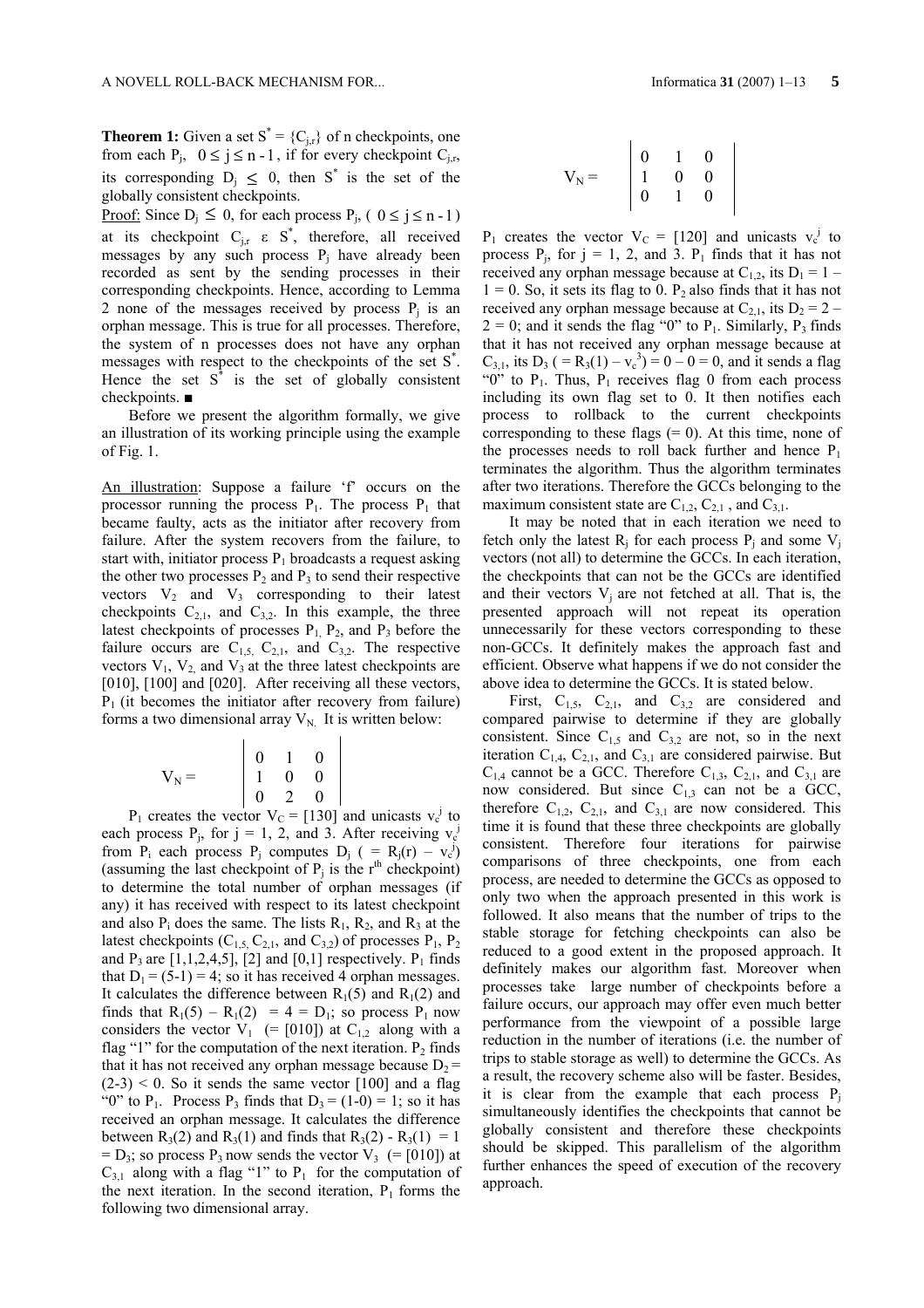## **6 Algorithm to Determine Globally Consistent Checkpoints**

In the following algorithm we assume that process  $P_i$ was faulty. So, it becomes the initiator of the recovery algorithm after it recovers from the failure.

#### **6.1 Algorithm Recovery**

- Input:Given the latest n checkpoints, one for each process  $P_i$ ,  $0 \le j \le n-1$ , for an n process system and the corresponding vectors  $V_i$  and lists  $R_i$  at these n checkpoints.
- Output: A set of globally consistent checkpoints (maximum consistent state of the system).

The responsibilities of each participating process  $P_i$ and the initiator process  $P_i$  are stated in Fig. 2. Proof of Correctness: Each process  $P_i$  repeats its steps 1,

2, 3, and 4 to arrive at a checkpoint that has not recorded the receipt of any orphan message from the other processes (using the observations of Lemmas 1, 2, and 3). In other words, it identifies the checkpoints that can not belong to the set of the globally consistent checkpoints and skips them. This decision is taken by identifying a checkpoint  $C_{j,m}$  such that m is the largest integer that satisfies  $R_j(r) - R_j(m) \ge D_j(m < r)$ . None of the checkpoints  $C_{i,r}$ ,  $C_{i,r-1}$ , …,  $C_{i,m+1}$  can belong to the set of the globally consistent checkpoints and they are skipped. However, the initiator process  $P_i$  decides when to terminate the algorithm, i.e., when the checkpoints can become globally consistent. Process  $P_i$  checks to see if all processes send flags of 0, i.e.  $D_i \leq 0$  for each process  $P_i$ . If so, the algorithm terminates according to Theorem 1. Note that the condition  $D_i \leq 0$  must always occur during the execution of the algorithm. It may be observed that in the worst case, because of some typical communication pattern, the domino effect may force each process to restart from its initial state where for each process  $P_i$  we always have  $D_i = 0$ . Besides, since the algorithm starts with the latest checkpoints, the number of events (states) rolled back at each processor is a minimum. This is true because, in its Step 4 each process  $P_i$  skips only the checkpoints that are non GCCs. Thus the algorithm determines the maximum consistent state of the system as well. ■

#### **6.2 Advantages of the proposed approach**

The presented algorithm offers the following advantages. During its each iteration, each process  $P_i$ determines the checkpoints that can not be the GCCs. Therefore, the algorithm is able to avoid any unnecessary computations of  $V_C$  corresponding to these non GCCs. The presented algorithm skips checkpoints that do not belong to the set of the globally consistent checkpoints; thus it avoids many unnecessary pairwise comparisons. It also means that the number of trips to the stable storage for fetching checkpoints can also be reduced to a good extent in the proposed approach. It definitely makes the

algorithm fast and efficient. The simultaneous execution of the algorithm by all participating processes also contributes to the speed of execution of the algorithm. Besides, the algorithm can find the maximum number of checkpoints to be skipped by determining the largest integer m, which satisfies  $R_i(r) - R_i(m) \ge D_i$ . This guarantees significant reduction in the iterations of computation.

#### **6.3 Performance**

Message complexity**:** Suppose the termination of the algorithm requires the construction of the vector  $V_C$  by the initiator process  $P_i$  to occur k times (i.e. k number of iterations). During each such time every process in the nprocess system exchanges a couple of messages with the initiator process  $P_i$ . Thus,  $O(n)$  messages are sufficient for each time. Thus, considering k times, the message complexity of the algorithm is *O(kn)*.

Besides message complexity, another factor that must be considered as a performance measure is the number of pairwise comparisons of the checkpoints among the processes that is needed to be performed by any asynchronous checkpointing/recovery approach. This is done in order to determine a consistent global state of the system. Obviously larger the number of such comparisons, larger is the execution time of the recovery algorithm. This has been discussed in the previous subsection.

It may be noted that the number of such pairwise comparisons is also related to the number of times checkpoints are fetched from stable storage, i.e. the number of trips to the storage. The time spent on such trips may be substantial enough to affect to a good extent the speed of execution of any recovery algorithm. One possible solution may be to fetch a large number of checkpoints at a time. However, it may not be a good idea at all in many situations; for example, a process may end up in fetching too many when that many are not needed, or too little when more are needed. So, it becomes quite arbitrary about how many checkpoints should be fetched at a time. Therefore, it is wise to consider that a process will fetch one checkpoint at a time and in fact, this is true for all existing asynchronous checkpointing / recovery algorithms. In the following analysis we consider the fact that larger the number of pairwise comparisons of checkpoints, larger is the number of trips to stable storage, and therefore, larger is the execution time as a result.

In our analysis we will not consider complexity due to message size, as most related works including ours use control messages of reasonably small size and all these works differ mainly in terms of the number of comparisons, number of iterations, and the number of control message needed to determine a consistent global state. It may be noted that computing this number of comparisons is not very straightforward because it depends solely on the nature of the distributed computations. However, we give an approximate analysis which may not be very accurate; still it will offer a clear understanding of the advantages of our algorithm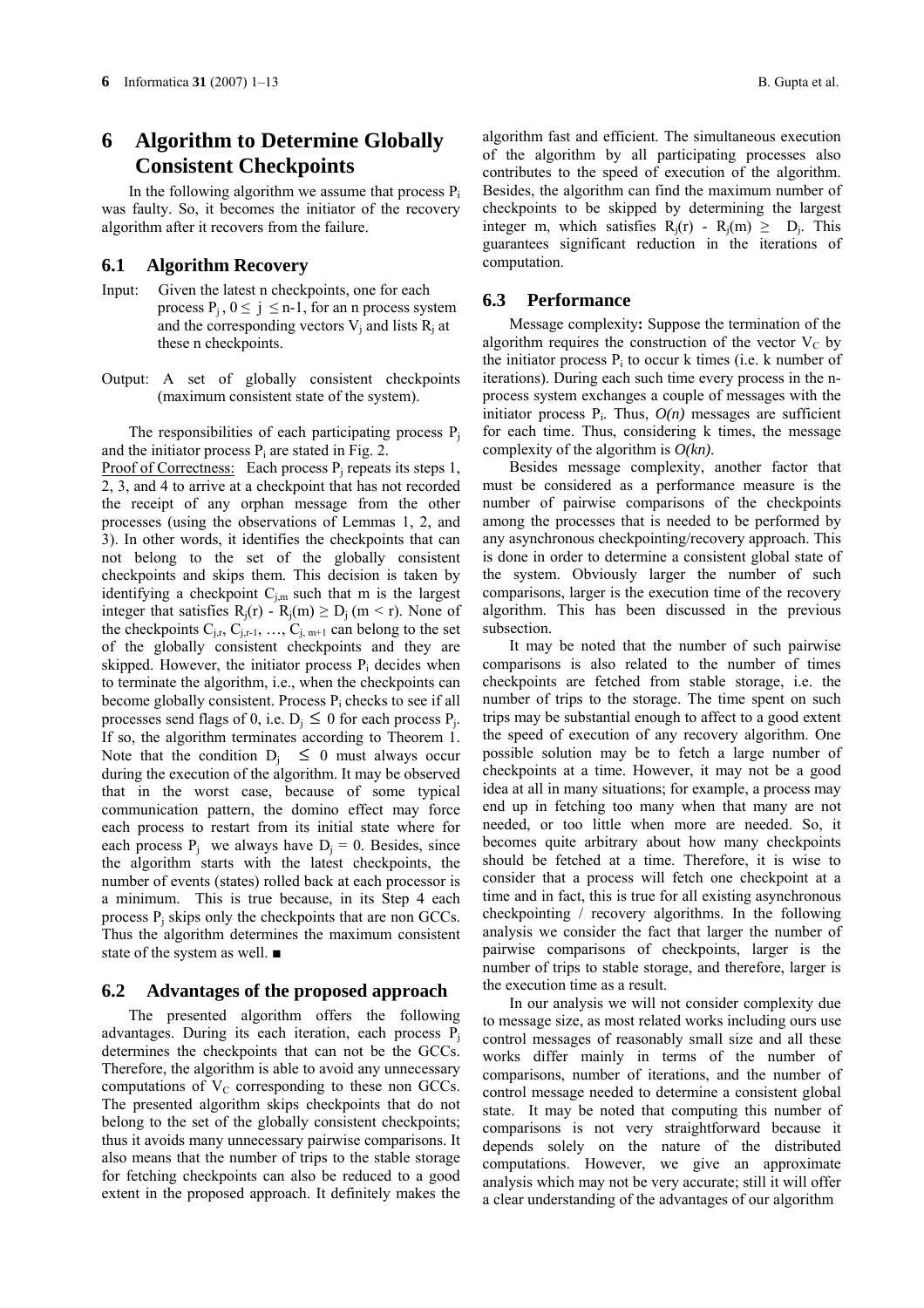| Initiator process P <sub>i</sub> : |                                                                                                                                                                                                                                                                                                                                                                                                                                                                                                                         |  |
|------------------------------------|-------------------------------------------------------------------------------------------------------------------------------------------------------------------------------------------------------------------------------------------------------------------------------------------------------------------------------------------------------------------------------------------------------------------------------------------------------------------------------------------------------------------------|--|
| Step 1:                            | It asks every process $P_j$ to send its $V_j$ corresponding to its latest checkpoint $C_{j,i}$ ;                                                                                                                                                                                                                                                                                                                                                                                                                        |  |
| Step 2:                            | It receives all $V_j$ for $0 \le j \le n-1$ ;                                                                                                                                                                                                                                                                                                                                                                                                                                                                           |  |
| Step 3:                            | It computes $V_C = v_c^0 v_c^1  v_c^j  v_c^{n-1}$ ;                                                                                                                                                                                                                                                                                                                                                                                                                                                                     |  |
| Step 4:                            | It unicasts $v_c^j$ to each $P_i$ ;                                                                                                                                                                                                                                                                                                                                                                                                                                                                                     |  |
| Step 5:                            | It computes $D_i$ by calculating $(R_i(r) - v_c)$ ;                                                                                                                                                                                                                                                                                                                                                                                                                                                                     |  |
|                                    | if $D_i > 0$<br>It searches the list R <sub>i</sub> till it finds the largest integer m (< r) that satisfies R <sub>i</sub> (r) – R <sub>i</sub> (m) $\geq$<br>$D_i$ . Then it sets its flag to 1 and considers V <sub>i</sub> corresponding to its checkpoint C <sub>i, m</sub> (i.e.<br>$C_{i,r}$ is replaced by $C_{i,m}$ ) for the next iteration;<br>/* Checkpoints $C_{i,r}$ , $C_{i,r}$ , , $C_{i, m+1}$ are skipped */                                                                                          |  |
|                                    | else<br>It sets its flag to 0 and considers $V_i$ at $C_{i,r}$ for the next iteration;                                                                                                                                                                                                                                                                                                                                                                                                                                  |  |
| Step 6:                            | It receives the flag and $V_i$ from each process $P_i$ ;                                                                                                                                                                                                                                                                                                                                                                                                                                                                |  |
|                                    | if flag = 0 for each process $P_j$ , $0 \le j \le n-1$<br>$P_i$ asks each process $P_j$ to restart the application program from its last checkpoint<br>corresponding to which $D_i$ ;                                                                                                                                                                                                                                                                                                                                   |  |
|                                    | $P_i$ resets its vector $V_i$ to zero and list $R_i$ to an empty list corresponding to its<br>restarting checkpoint at which $D_i \leq 0$ ;<br>It restarts computation;<br>/* its responsibility associated with the algorithm is<br>finished */                                                                                                                                                                                                                                                                        |  |
|                                    | /* Globally consistent checkpoints belonging to the maximum consistent state are determined*/                                                                                                                                                                                                                                                                                                                                                                                                                           |  |
|                                    | else<br>Control flows to Step 3;                                                                                                                                                                                                                                                                                                                                                                                                                                                                                        |  |
|                                    |                                                                                                                                                                                                                                                                                                                                                                                                                                                                                                                         |  |
| Process P <sub>i</sub> :           |                                                                                                                                                                                                                                                                                                                                                                                                                                                                                                                         |  |
| Step 1:                            | $P_i$ receives request from $P_i$ ;                                                                                                                                                                                                                                                                                                                                                                                                                                                                                     |  |
|                                    | if $P_i$ has requested to restart<br>$P_i$ resets its vector $V_i$ to zero and list $R_i$ to an empty list corresponding to its restarting<br>checkpoint at which $D_j \leq 0$ ;<br>It restarts computation;<br>else                                                                                                                                                                                                                                                                                                    |  |
|                                    | It sends $V_j$ corresponding to its latest checkpoint $C_{j,r}$ to the initiator process $P_j$ ;                                                                                                                                                                                                                                                                                                                                                                                                                        |  |
| Step 2:<br>Step 3:<br>Step 4:      | It receives $v_c^j$ from $P_i$ ;<br>It computes D <sub>i</sub> by calculating $(R_i(r) - v_c^3)$ ;<br>if $D_j > 0$<br>It searches the list R <sub>i</sub> till it finds the largest integer m (< r) that satisfies R <sub>i</sub> (r) - R <sub>i</sub> (m)≥<br>$D_j$ . Then it sends a flag of 1 and V <sub>j</sub> to P <sub>i</sub> corresponding to its checkpoint C <sub>j, m</sub> (i.e. C <sub>j, t</sub> is<br>replaced by $C_{j,m}$ );<br>/* Checkpoints $C_{j,r}$ , $C_{j,r,l}$ , , $C_{j,m+1}$ are skipped */ |  |
|                                    | else                                                                                                                                                                                                                                                                                                                                                                                                                                                                                                                    |  |
|                                    | It sends a flag of 0 and $V_j$ at $C_{j,r}$ to the initiator process $P_j$ ;                                                                                                                                                                                                                                                                                                                                                                                                                                            |  |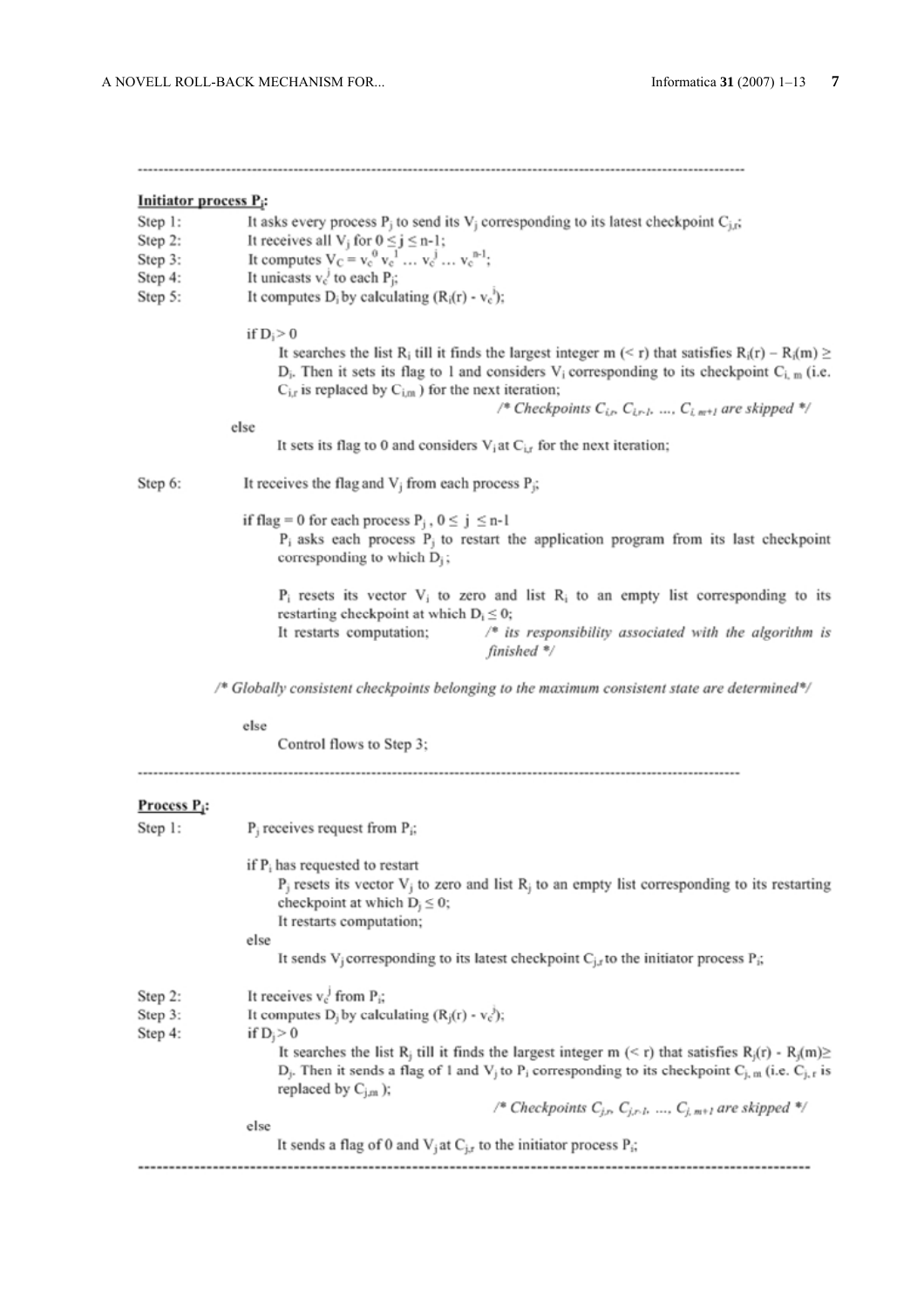#### Figure 2: The responsibilities of each participating process  $P_i$  and the initiator process  $P_i$

over some other noted asynchronous checkpointing / recovery approaches [14], [16]. It is stated below.

Let the system consist of n processes. For simplicity we assume that after a failure occurs and the system recovers from it, each process will skip on an average its latest (r-1) checkpoints to restart its computation. Thus a process  $P_i$  will skip its latest (r-1) checkpoints  $C_{i,m+2}, \ldots$ ,  $C_{i,r+m}$ . We also assume that the set  $\{C_{0,m+1}, C_{1,m+1}, \ldots, C_{n-1}\}$  $1,m+1$ } represents the globally consistent checkpoint (maximum consistent state) of the system and our algorithm will determine it in k number of iterations. In this simple model, we consider a recovery approach associated with asynchronous checkpointing scheme in which the pairwise comparisons to determine checkpoints' consistency involves first the checkpoints of the set  $\{C_{0,m+r}, \ldots, C_{n-1,m+r}\}$ , followed by the set  ${C_{0,m+r-1}, \ldots, C_{n-1,m+r-1}}, \ldots$  and so on, and finally the set  ${C_{0,m+1}, \ldots, C_{n-1,m+1}}$ which is the globally consistent state. Therefore, the total number of comparisons is given by  $[r x{n(n-1)}/2]$ . Note that this may not be the exact way to perform the comparisons in a particular case; still it offers a clear view of how complex it can be. In general, a checkpoint(s) in one set may also have to be compared with a checkpoint(s) in another set. On the other hand, not necessarily all checkpoints in a set may be needed to be pairwise compared. It depends on the nature of the distributed computations. So the actual number of comparisons may be larger or smaller than the number  $[r \times \{n(n-1)\}/2]$ . Anyway, it is clear that this number is much larger than the total number of comparisons  $k \times n$ , offered by our approach, where n is the number of parallel comparisons to test if  $D_i > 0$  in each iteration and  $1 \leq k \leq r$ . Observe that in the worst case, the number of comparisons of the proposed approach may become  $[r \times \{n(n-1)\}/2]$ . Below we have compared the performance of our approach with the approaches in [14], [16].

#### **6.3.1 Comparison with Ohara et. al. [14]**

Ohara et al. [14] have proposed an asynchronous approach for finding a recovery line where a given checkpoint is the earliest. All the local checkpoints which are just behind a given checkpoint are initially assumed to form a consistent global checkpoint. In this algorithm, happened-before relations are checked for every coupled local checkpoints belonging to an ordered global checkpoint set. If there exists any happened-before relation, it replaces a local checkpoint with a successive local checkpoint of the same process. The algorithm may end by either finding a recovery line or running out of local checkpoints to be replaced. This leads to exhaustive comparisons of happened before relations for every coupled local checkpoints. The number of such comparisons is approximately  $[r \times \{n(n-1)\}/2]$  as calculated earlier. In our algorithm, it skips the checkpoints that do not belong to the set of the globally consistent checkpoints. Thus, our algorithm reduces to a good extent unnecessary pairwise comparisons of the checkpoints to determine global consistent checkpoint of

the system. Performance comparison of the above mentioned approach [14] and our approach is shown in Fig. 4.

Fig. 3 illustrates how the number of comparisons is affected with the increase in the average number of checkpoints per process (r) in the asynchronous approach [14] and in our approach. Fig. 4 shows the variation of the number of comparisons with the increase in the number of processes (n). Both figures highlight the advantages offered by our approach, i.e. considerable amount of reduction in the number of comparisons in our approach. It helps the processes to restart their computation related to the distributed application much faster after the system recovers from a failure.



Figure 3: Number of comparisons vs. the average number of checkpoints per process (r).

#### **6.3.2 Comparison with Venkatesan et. al. [16]**

Venkatesan and Juang [16] presented an asynchronous checkpointing algorithm where each process takes checkpoints independently and keeps track of the number of messages it has sent to other processes as well as the number of messages it has received from other processes. The existence of orphan messages is discovered by comparing the number of messages sent and received. The algorithm is initiated by the process when a failure occurs or when it learns about process failure.



Figure 4: Number of comparisons vs. the number of processes (n).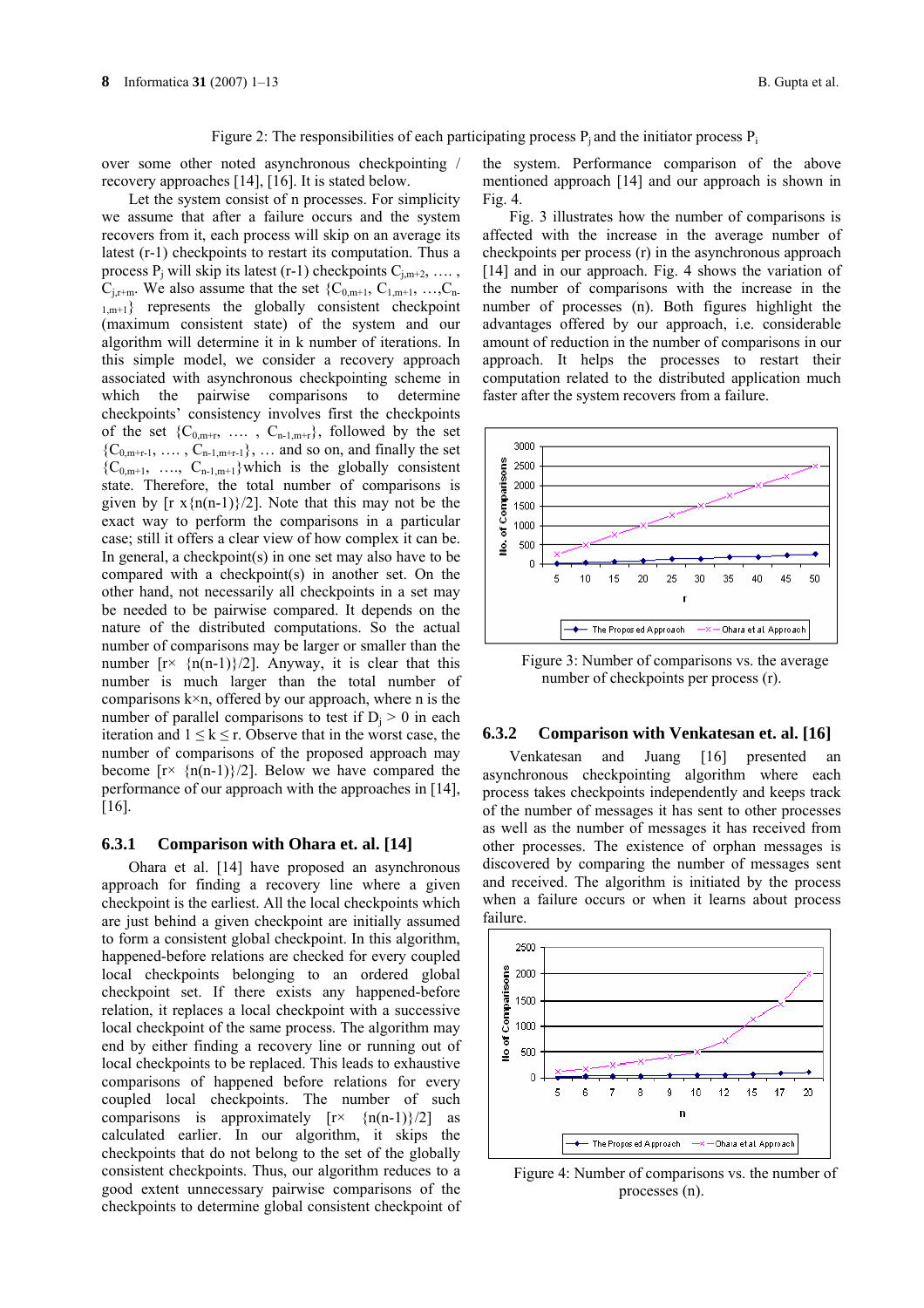During its each iteration, a process needs to compare the number of messages received by it and the actual number of messages sent by the other process, at each of its checkpoints starting from the recent one. The received vectors corresponding to all the checkpoints including the current one and the one where next iteration should start, need to be fetched from the storage in order to decide the checkpoint for the next iteration to start with. It means that the number of trips to the storage for fetching the information related to the received message (for the purpose of comparison) will be equal to the number of checkpoints starting from the current checkpoint all the way to the checkpoint where the next iteration should start.



Figure 5: Number of control messages vs. the number of processes (n).

In our algorithm, the decision about the checkpoint at which the next iteration should start is based on the Rvector at the recent checkpoint only. This algorithm skips checkpoints that do not belong to the set of the globally consistent checkpoints by examining this R-vector only. Therefore, in order to determine the checkpoint for the next iteration to start with, the number of trips to the storage is only one per iteration. This means that the total number of trips to complete the execution of our algorithm is reduced to a good extent compared to that in [16]. We now compare the two algorithms based on the number of control messages needed to execute the respective algorithms.

In [16], in each iteration, for an n-process system n(n-1) messages are exchanged among the processes. Thus,  $O(n^2)$  messages are exchanged in each iteration. In our algorithm, 3(n-1) messages are exchanged in each iteration. Thus,  $O(n)$  messages are sufficient in each iteration in our algorithm where n is the number of processes in the system. Fig. 5 shows the message complexity comparison of the two algorithms with the increase in the number of processes. This figure clearly shows the advantage offered by our algorithm over the one in [16].

#### **7 Further Enhancement**

We have seen that the linear list  $R_i$  maintained by a process  $P_i$  increases dynamically. If the application program has large execution time and there is seldom any

failure during its execution, the length of the lists may become too large; thereby it may consume considerable amount of memory. To solve this problem, i.e. to keep the list from growing too much we will propose a simple solution in this section. The following operation is needed in the implementation of the idea.

We define the subtraction operation on two vectors  $V_i$  of process  $P_i$  at its two checkpoints  $C_{i,m}$  and  $C_{i,s}$  with (s  $>$ m) as follows:

$$
V_j \text{ at } C_{j,s} - V_j \text{ at } C_{j,m} = [(v_{j,0} \text{ at } C_{j,s} - v_{j,0} \text{ at } C_{j,m}), \dots, (v_{j,n-1} \text{ at } C_{j,s} - v_{j,n-1} \text{ at } C_{j,m})] = [(v_{j,p} \text{ at } C_{j,s} - v_{j,p} \text{ at } C_{j,m})] \text{ for } 0 \le p \le n-1
$$

We now state the basic idea to keep the growing lengths of the lists in control. This idea has been used in designing the enhanced recovery algorithm stated later in this section. It may be noted that the recovery algorithm stated earlier does not consider the use of this idea.

In absence of any failure an algorithm runs periodically (say the time period is T which should be much larger than the time period of any individual process) to put a limit on the length of the R-vector. The lengths of the lists (R-vectors) may then be limited by the number of checkpoints taken by the processes during the time interval (T) between two successive executions of the algorithm. Besides in doing so, this also advances the recovery line in the event that a recent recovery line exists other than the one found during the previous execution of the algorithm. In effect, the number of comparisons of the checkpoints to determine a recent consistent state may also drastically reduce since there is a possibility that the algorithm will consider in a particular run only the checkpoints which the processes take during the interval T. Therefore, this enhanced algorithm, in general, may take much less time to complete its execution compared to Algorithm Recovery. Also note that at the completion of the  $I<sup>th</sup>$  execution of the algorithm a process  $P_i$  will have in stable storage only its recent globally consistent checkpoint, say  $C_{i,m}$  and any other checkpoint (s) it has taken thereafter and prior to the start of the  $l<sup>th</sup>$  periodic execution of the algorithm.

In describing the following two rules for updating the lists  $R_i$  and the vectors  $V_i$  of a process  $P_i$  we have assumed that the latest globally consistent checkpoint of process  $P_i$  is  $C_{i,m}$  as determined by the l<sup>th</sup> execution of the algorithm and it has taken (k-m) more checkpoints thereafter and prior to the start of the  $1<sup>th</sup>$  periodic execution of the algorithm.

*Rule 1*: Updated  $\overline{R}_i$  at  $C_{i,m} = \{\}$  and updated  $V_i$  at  $C_{i,m} =$  $[00...0]$ 

*Rule 2*: Updated R<sub>i</sub> at C<sub>is</sub> for  $(m+1 \le s \le k) = [(R_i(m+1))$  $-R_j(m)$ , ...,  $(R_j(s) - R_j(m))]$ , and

Updated  $V_j$  at each  $C_{j,s} = [(v_{j,p} \text{ at } C_{j,s} - v_{j,p} \text{ at } C_{j,m})]$ for  $0 \le p \le n-1$ 

When we implement the above idea of reducing the lengths of the lists, either of the following two approaches can be adopted:

Approach 1: When a failure occurs and the system recovers from the failure, the algorithm is run again in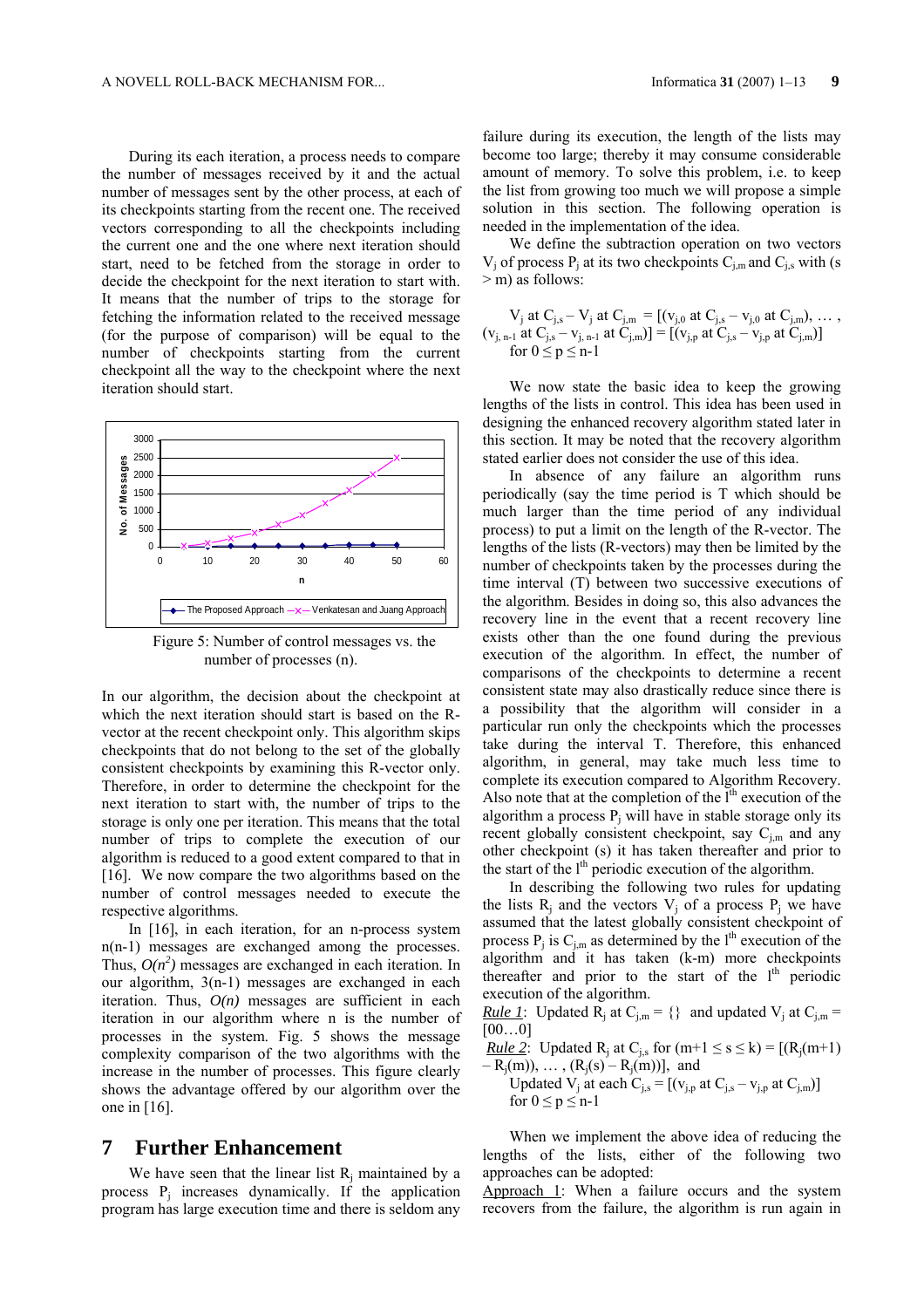spite of its periodic execution, with the hope that a recent (maximum) consistent state may be found which is not identical to the one determined by its last periodical execution. In such a situation the time to complete the application will be less because of the advancement of the recovery line.

On the other hand, if such a situation as mentioned above does not exist, the algorithm will output the same consistent state as determined in its last periodic execution. In this case, however, the application will take an additional amount of time equal to the execution time of the algorithm for its completion.

Approach 2: After the system recovers from a failure all processes restart from their respective globally consistent checkpoints which have already been determined by the algorithm's last periodic execution prior to the occurrence of the failure. The recovery becomes as simple as that in a synchronous approach. However, since this approach does not look for the possible existence of a recent consistent state other than the already existing one, therefore the time to complete the application may increase.

Observe that irrespective of which approach is followed, the next periodic execution of the algorithm will occur T time units after the system restarts. About when to apply a specific rule, Rules 1 and 2 will be implemented when the algorithm runs periodically in absence of any failure. Rule 1 is also implemented when determination of a consistent global state of the system is needed after the system recovers from a failure (Approach 1). In the following algorithm we have considered a combination of the two approaches.

For the selection of an initiator process for running the algorithm periodically, we consider that each process  $P_i$  maintains a local CLK<sub>i</sub> variable which is incremented at periodic time interval T. It also maintains a local counter denoted as counter<sub>i</sub>, initially set to  $0$  and is incremented by process  $P_i$  during its turn to initiate the recovery algorithm. Thus, a process on its own determines if it is its turn to initiate the execution of the algorithm. In this context, observe that the set of GCCs is unique and is independent of the initiator process. We state below how a process  $P_i$  does it before we formally state the algorithm:

Selection of an initiator process: At each process  $P_i$  ( $0 \le i \le n-1$ ): If  $CLK_i = (i + (counteri*n))^*T$  counteri= counteri+1; /\*When its turn to initiate the recovery algorithm,

i.e.,  $P_i$  becomes the initiator\*/

**Algorithm Recovery – Enhanced:**

- Input:Given the latest n checkpoints, one for each process  $P_i$ ,  $0 \le i \le n-1$ , for an n process system and the corresponding vectors  $V_i$  and lists  $R_i$  at these n checkpoints.
- Output: A set of globally consistent checkpoints (maximum consistent state of the system).

The responsibilities of the initiator process  $P_i$  and each participating process  $P_i$  are stated in Fig. 6.

An example: Consider the system as shown in Fig. 7. Ignore the presence of the failure 'f' for the time being. Suppose that the periodic execution of algorithm starts immediately after processes  $P_1$  and  $P_3$  take their respective checkpoints  $C_{1,5}$  and  $C_{3,2}$ . The algorithm determines the latest consistent global checkpoint of the system. It is  ${C_{1,2}, C_{2,1}, C_{3,1}}$ .

The two rules are applied to update the lists  $R_1$ ,  $R_2$ , and  $R_3$ , and the vectors  $V_1$ ,  $V_2$ , and  $V_3$  at the checkpoints of processes  $P_1$ ,  $P_2$ , and  $P_3$  starting from their respective latest globally consistent checkpoints, which are namely  $C_{1,2}$ ,  $C_{2,1}$ ,  $C_{3,1}$ . The system with the updated lists and vectors is shown in Fig. 8. The checkpoints shown in Fig. 8 are the only ones saved in stable storage.

Now assume that a failure 'f' has occurred. Therefore the algorithm determines the consistent global checkpoint of the system, which is  ${C_{1,2}, C_{2,1}, C_{3,1}}$  and applies only Rule 1 to reset the vectors to zero and to make the lists empty at the respective GCCs of the three processes.



Figure 7: Before the execution of the algorithm

The system in this situation is shown in Fig. 9. The three respective consistent checkpoints are the only ones saved in the stable storage at this time.

Note that the consistent global state remains the same (see Figs. 8 and 9). This is the situation when time to complete the application program increases by an amount equal to the time to execute the recovery algorithm. This has been pointed out earlier in the description of Approach 1. However, this will not happen if only Approach 2 is followed for recovery.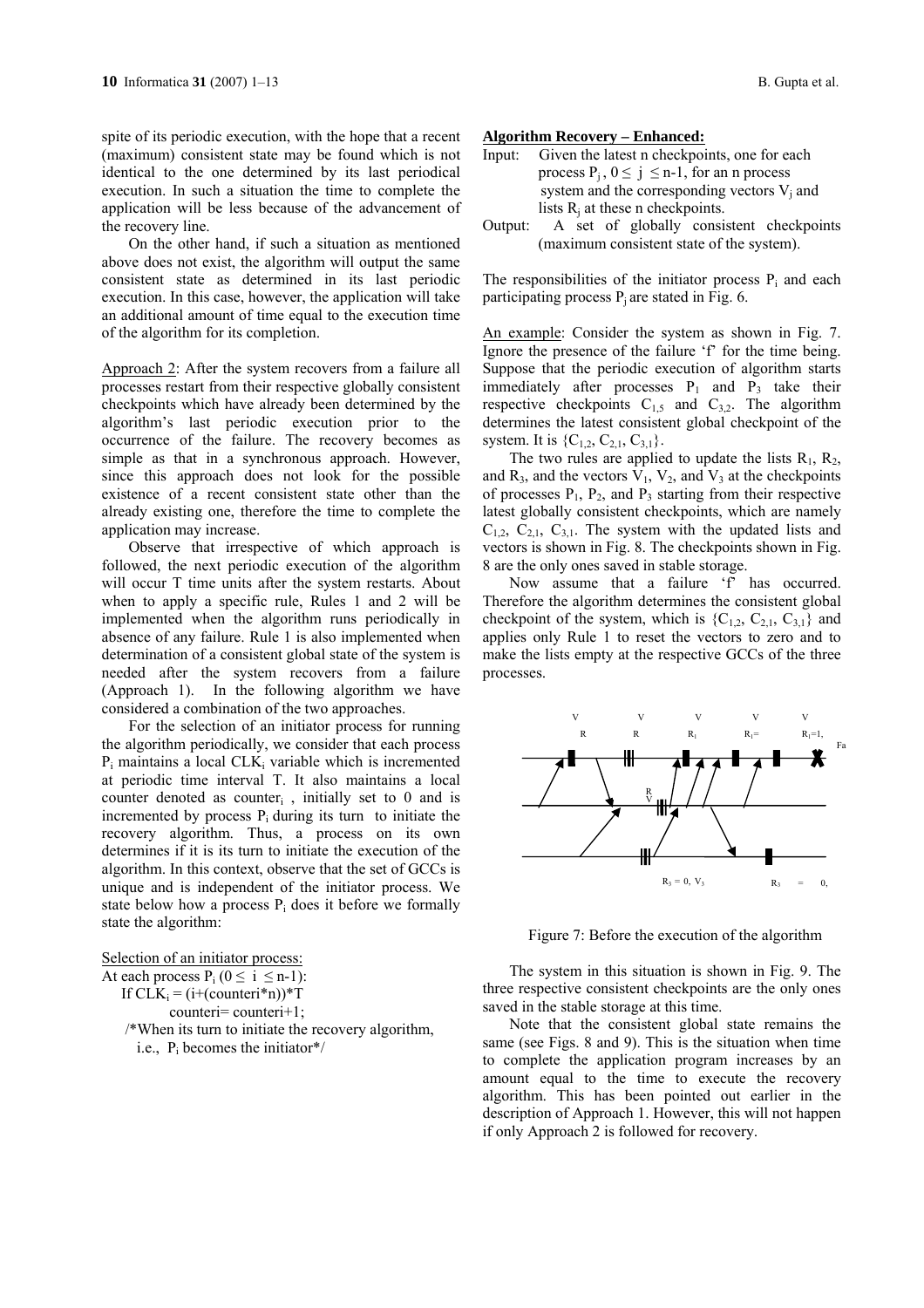

Figure 8: After the execution of the algorithm in absence of any failure



Figure 9: The system restarts from its consistent global state  ${C_{1,2}, C_{2,1}, C_{3,1}}$  after recovery.

#### **7.1 Comparison with [11] and [13]**

Gupta et al. [11] have proposed a roll-forward hybrid checkpointing / recovery scheme using basic checkpoints. The direct dependency concept used in the communication-induced checkpointing scheme has been applied to basic checkpoints to design a simple algorithm to find a consistent global checkpoint. They have used the concept of forced checkpoints that ensures a small reexecution time after recovery from a failure. This scheme has the advantages of simple recovery as in synchronous approach and simple way to create checkpoints like in asynchronous approach.

Our proposed approach (enhanced version) is not a hybrid approach. It runs periodically only to put a limit on the size of the R-vectors. This is the primary objective of the enhanced approach. In doing so it may come out with a recent recovery line that is different from the one found during the last execution of the algorithm. Thus, effectively as mentioned earlier, even though the proposed algorithm is not a hybrid one, still as in [11] it may reduce drastically the number of comparisons needed to identify a recovery line, as well as it may limit the domino effect by the time period T, based on the message communication pattern among the processes.

Our proposed approach is quite different from the work in [13] in that in our approach processes take

checkpoints completely independently based on their individual time periods that are different for different processes. In [13], processes take checkpoints with the same time periods and they make sure that there is no orphan message between any two i<sup>th</sup> checkpoints of two processes. Therefore, it is more of a synchronous approach than an asynchronous approach, where as our approach is purely an asynchronous approach.

## **8 Conclusions**

In this paper we have presented an efficient recovery algorithm for distributed systems. Asynchronous checkpointing scheme has been considered because of its simplicity in taking checkpoints. The main feature of the recovery algorithm is that to determine a maximum consistent state, the algorithm in its each iteration does not need to compare all the vectors at all the checkpoints of the processes. In its each iteration the algorithm identifies and skips those checkpoints that can not belong to the set of the globally consistent checkpoints. It not only reduces the computational overhead to a good extent, but also the number of trips to the stable storage for fetching checkpoints is reduced compared to the works in [14] and [16], and as a result its execution becomes even faster. In this context, it may be noted that in any algorithm that uses asynchronous checkpointing, there is always some computational time wasted to create process checkpoints that later do not belong to CGS and this problem can not be avoided. This is true for our proposed algorithms as well. Besides, it is executed simultaneously by all participating processes while determining a maximum consistent state. It further contributes to its speed of execution. We have also proposed a simple enhanced asynchronous recovery scheme to control the dynamically growing length of the lists. In effect, the number of comparisons of the checkpoints to determine a recent consistent state may also drastically reduce and based on the communication pattern among the processes it may limit the domino effect by the time period T. Even though we do not apply any hybrid checkpointing scheme [11], still this approach offers the option to achieve a recovery scheme which is as simple as the approach proposed in [11]. In this context, it may be noted that if the system model changes such that order of the messages sent through the channel cannot be preserved, it will adversely affect the processing time, because a process must wait to receive message  $m_1$  before processing its already received message m<sub>2</sub>. Here, we have assumed that the proper order is  $m_1$  followed by  $m_2$ .

Our future work is directed at the new challenging area of designing recovery schemes for cluster federation computing environment in which different clusters may adopt different ways for checkpointing, for example, some may apply coordinated approach, where as other may apply asynchronous approach [18 ], [19 ].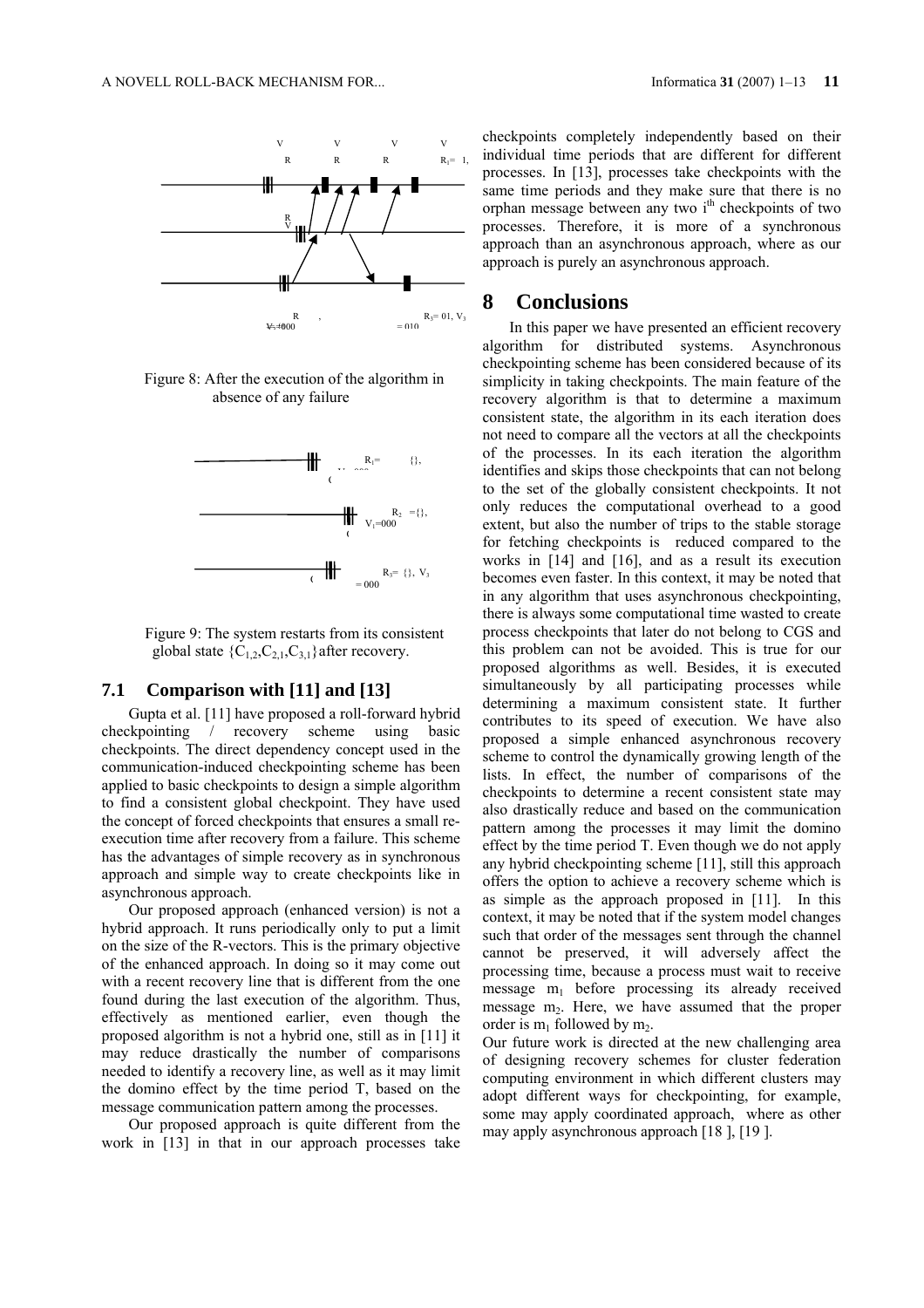| Initiator process $P_i$ :                    |                                                                                                                                                                                                                                                                                                                                                                                                                                                                                                                                                                                                              |
|----------------------------------------------|--------------------------------------------------------------------------------------------------------------------------------------------------------------------------------------------------------------------------------------------------------------------------------------------------------------------------------------------------------------------------------------------------------------------------------------------------------------------------------------------------------------------------------------------------------------------------------------------------------------|
| Step 1:                                      | if the algorithm is executed on failure<br>recovery on failure $= 1$ ;<br>else recovery on failure $= 0$ ;<br>It asks every process $P_i$ ( $j \neq i$ ) to send its $V_i$ corresponding to its latest checkpoint $C_{i,j}$ ;                                                                                                                                                                                                                                                                                                                                                                                |
| Step 2:<br>Step 3:<br>Step 4:<br>Step 5:     | It receives all V <sub>j</sub> for $0 \le j \le n-1$ ;<br>It computes $V_C = v_c^0 v_c^1  v_c^j  v_c^{n-1}$ ;<br>It unicasts $v_c^j$ to each $P_j$ , for $j \neq i$ ;<br>It computes $D_i$ by calculating $(R_i(r) - v_c^i)$ ;<br>if $D_i > 0$<br>It searches the list R <sub>i</sub> till it finds the largest integer m (< r) that satisfies $R_i(r) - R_i(m) \ge D_i$ . Then it<br>sets its flag to 1 and considers V <sub>i</sub> corresponding to its checkpoint $C_{i,m}$ (i.e. $C_{i,r}$ is replaced by $C_{i,m}$ ) for<br>the next iteration;                                                        |
|                                              | /* Checkpoints $C_{i,n}$ , $C_{i,r,j}$ , , $C_{i,m+j}$ are skipped */<br>else                                                                                                                                                                                                                                                                                                                                                                                                                                                                                                                                |
| Step 6:                                      | It sets its flag to 0 and considers $V_i$ at $C_{i,r}$ for the next iteration;<br>It receives the flag and $V_i$ from each process $P_i$ ;<br>if flag = 0 for each process $P_i$ , $0 \le j \le n-1$                                                                                                                                                                                                                                                                                                                                                                                                         |
|                                              | /*Globally consistent checkpoints belonging to the maximum consistent state are determined */                                                                                                                                                                                                                                                                                                                                                                                                                                                                                                                |
|                                              | if recovery on failure $= 1$<br>$P_i$ asks each process $P_i$ to restart the application program from its last checkpoint<br>corresponding to which $D_i$ ;<br>$P_i$ implements Rule 1 corresponding to its restarting checkpoint at which $D_i \le 0$ ;<br>It restarts computation from the restarting checkpoint (its GCC);<br>else<br>$P_i$ asks each process $P_i$ to continue its normal computation from its latest checkpoint;<br>$P_i$ implements Rule 2 followed by Rule 1; /* Periodic determination of GCCs is done */<br>It continues its normal computation from its latest checkpoint;<br>else |
|                                              | Control flows to Step 3;                                                                                                                                                                                                                                                                                                                                                                                                                                                                                                                                                                                     |
| Process <sub>P<sub>i</sub>:</sub><br>Step 1: | $P_i$ receives request from $P_i$ ;<br>if $P_i$ has requested to restart                                                                                                                                                                                                                                                                                                                                                                                                                                                                                                                                     |
|                                              | /* The system restarts after recovery from a failure*/<br>$P_i$ implements Rule 1 corresponding to its restarting checkpoint at which $D_i \leq 0$ ;<br>It restarts computation from the restarting checkpoint (its GCC);<br>else if<br>$P_i$ has requested to continue with the application program<br>$P_i$ implements Rule 2 followed by Rule 1;<br>/* Periodic determination of GCC is done */<br>It continues its normal computation from its latest checkpoint;<br>else<br>It sends $V_j$ corresponding to its latest checkpoint $C_{j,r}$ to the initiator process $P_i$ ;                            |
| Step 2:                                      | It receives $v_c^j$ from $P_i$ ;                                                                                                                                                                                                                                                                                                                                                                                                                                                                                                                                                                             |
| Step 3:<br>Step 4:                           | It computes $D_j$ by calculating $(R_j(r) - v_c^j)$ ;<br>if $D_i > 0$<br>It searches the list R <sub>j</sub> till it finds the largest integer m (< r) that satisfies R <sub>j</sub> (r) - R <sub>j</sub> (m) $\geq$ D <sub>j</sub> . Then it<br>sends a flag of 1 and V <sub>i</sub> to P <sub>i</sub> corresponding to its checkpoint $C_{j,m}$ (i.e. $C_{j,r}$ is replaced by $C_{j,m}$ );                                                                                                                                                                                                                |
|                                              | /* Checkpoints $C_{i,n}$ , $C_{j,n,i}$ , , $C_{j,m+1}$ are skipped */                                                                                                                                                                                                                                                                                                                                                                                                                                                                                                                                        |
|                                              | else<br>It sends a flag of 0 and $V_i$ at $C_{i,r}$ to the initiator process $P_i$ ;                                                                                                                                                                                                                                                                                                                                                                                                                                                                                                                         |